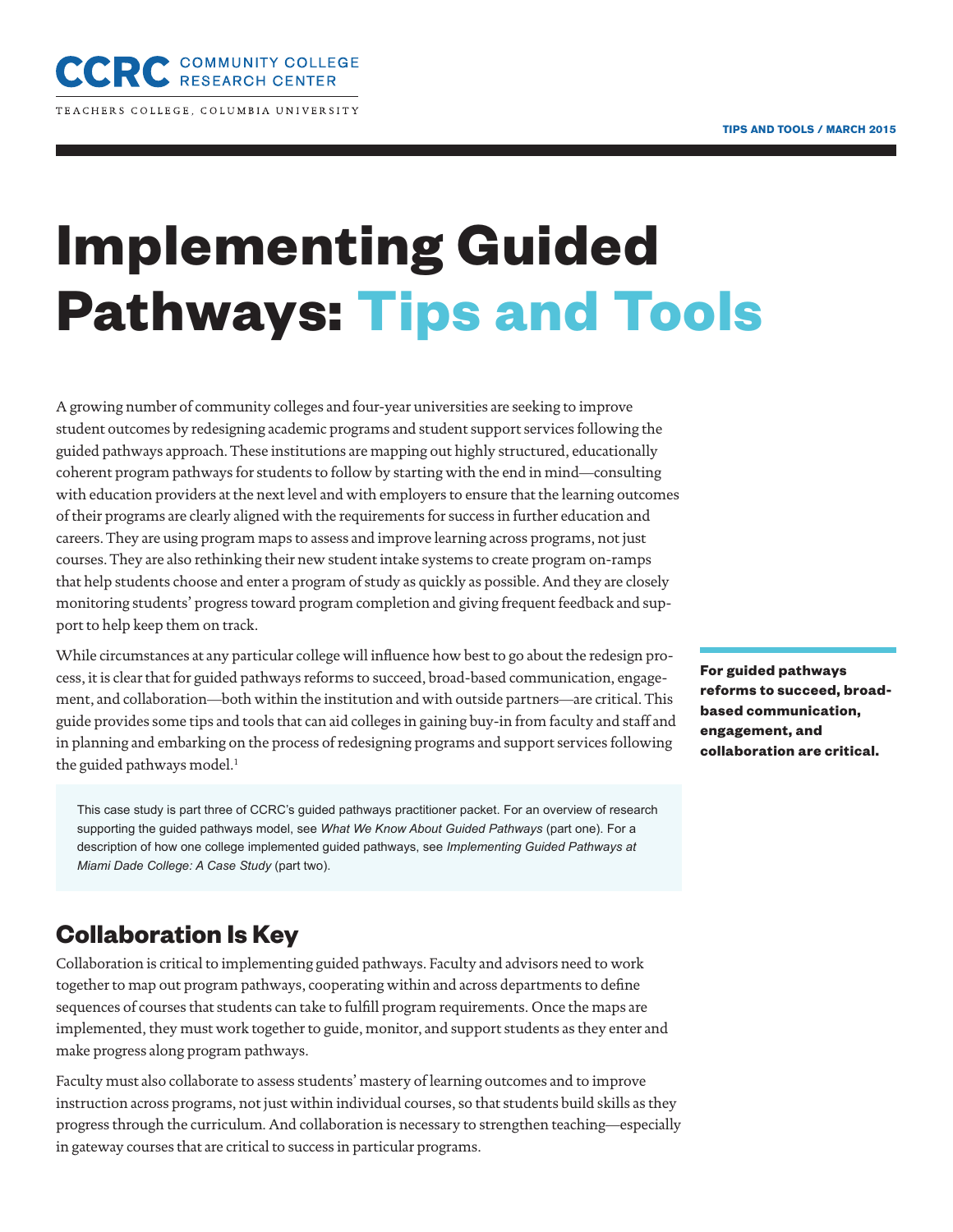For a reform to succeed, college leaders must therefore offer time and support for faculty and staff collaboration. Professional development at community colleges typically takes the form of information sharing for a wide audience, or skill building for individual faculty members. Colleges can foster collaboration by redirecting some resources from conventional forms of professional development toward training, facilitation, and support for teams of faculty and staff working to create guided pathways.

# **Starting the Process: Examining Progression and Gaining Buy-In**

For guided pathways to be effective, colleges need to know which programs students are in, how far along they are toward completing program requirements, and when they are straying from their plans. To begin the guided pathways redesign process, college leaders should convene a steering team—made up of faculty, student services staff, and administrators from across the college—who will examine the clarity of current pathways and how effectively the college monitors student progress, facilitate discussion of the need for guided pathways among groups of college personnel, and help develop recommendations for a comprehensive plan.

To help the steering team understand current practice, institutional researchers should produce a list of the number of students enrolled in each program in the college using the most detailed program codes available in the college's classification system, and including designations such as undeclared, unclassified (or no program code), developmental education, and any noncredit program designations the college uses. The steering team can then ask how accurately these program designations reflect students' program goals and how far along students are toward program completion. Are there students (e.g., those in liberal arts and sciences, or those seeking entry to nursing and other selective enrollment programs) whose progress is not tracked by any academic department?

Members of the steering team should also work with broader groups of faculty, staff, and deans to examine these issues. The questions in the accompanying table can be used to guide discussion among the steering team and across the institution about how well defined a college's program pathways are, and how well the college tracks students' progress through them.

**Colleges need to know which programs students are in, how far along they are toward completing program requirements, and when they are straying from their plans.**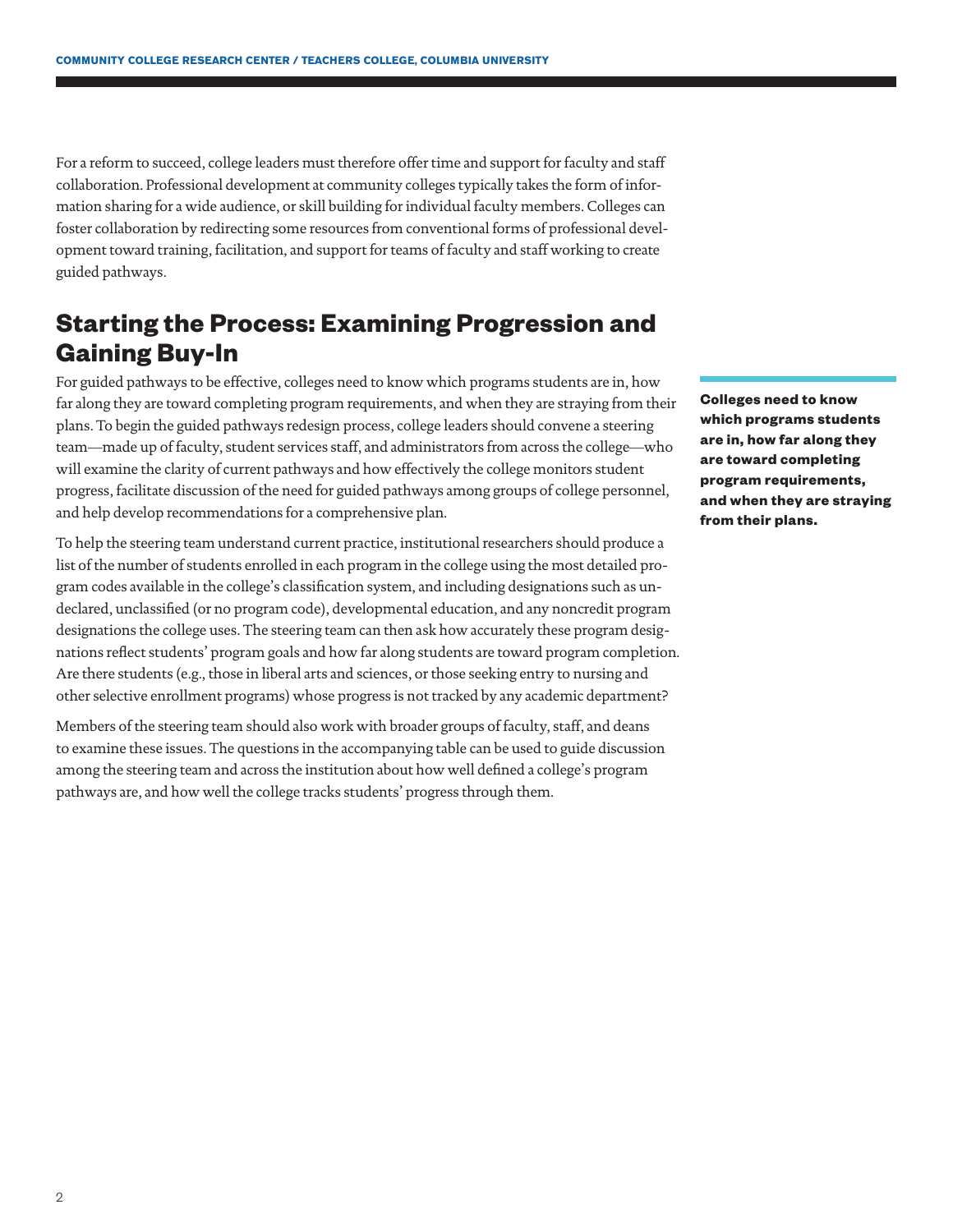#### **KEY QUESTIONS ABOUT STUDENT PATHWAYS**

#### **CLARIFYING PATHWAYS TO STUDENT END GOALS**

- Are our programs designed to guide and prepare students to enter further education and employment in fields of importance to our region?
- Are further education and employment targets clearly specified for every program?
- How clearly are our programs mapped out? Do students know which courses they should take and in what sequence? Are the courses that are critical for success in each program clearly identified?

#### **HELPING STUDENTS ENTER A PATHWAY**

- How do we help new students choose a program of study, particularly the many who do not have clear plans for college and careers?
- How well do we help students succeed in the gateway courses for our main program areas (such as nursing and allied health, business, education and social services, social and behavioral sciences, arts and humanities, STEM, etc.)?
- How do we ensure that students enter a program of study as quickly as possible?
- Do we help students who are unlikely to be accepted into limited-access programs (such as nursing or culinary arts) to find other viable program paths?

#### **KEEPING STUDENTS ON PATH**

- How well do we monitor students' program choices and progress toward completing their program's requirements?
- Do students know how far along they are in their programs and what they have left to do to complete them?
- Are we able to identify when students are at risk of deviating from their program plans? How effective are we at intervening to help students get back on track?
- Does the way we schedule courses enable students to take courses when they need them, plan their lives around school from one term to the next, and complete their programs on time?

#### **ENSURING THAT STUDENTS ARE LEARNING**

- How well defined are the learning outcomes for each of our programs?
- Are program learning outcomes aligned with the skills and knowledge students need to succeed in the fouryear college majors and employment opportunities targeted by each program?
- Are assignments and exams designed to evaluate whether students are building essential skills and mastering learning outcomes across each program?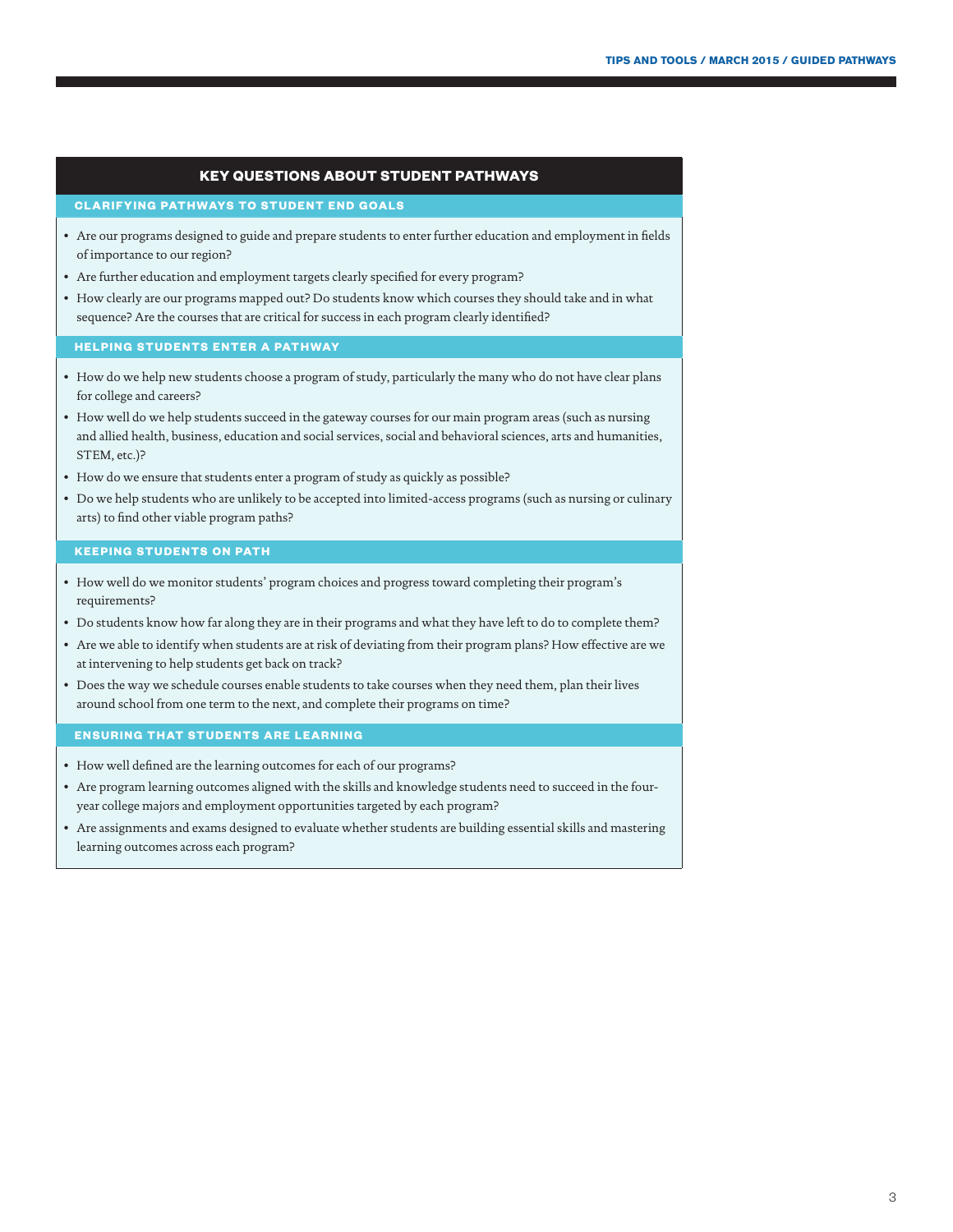### **The Implementation Process**

Community colleges and universities that have undertaken reforms following the guided pathways model have found that the process can take four to five years. By this timetable, improvements in indicators of student progression (such as students entering the second year on track to complete their program on time) may not be evident until the end of year 3. When planning a guided pathways reform, it is therefore important to communicate that expected improvements in student outcomes will take time to be realized.

**TIMELINE FOR PLANNING AND IMPLEMENTATION**

| <b>YEAR1</b>                            |                                                                                                                                                                                                                                                                                                                                                                                                                                                                                                                 |
|-----------------------------------------|-----------------------------------------------------------------------------------------------------------------------------------------------------------------------------------------------------------------------------------------------------------------------------------------------------------------------------------------------------------------------------------------------------------------------------------------------------------------------------------------------------------------|
| Engagement/high-level planning          | • Make the case for change by drawing on student data and experience<br>• Broadly engage faculty and staff in scrutinizing current practices<br>and planning large-scale reform<br>• Communicate vision and goals for change                                                                                                                                                                                                                                                                                    |
| <b>YEAR 2</b>                           |                                                                                                                                                                                                                                                                                                                                                                                                                                                                                                                 |
| Laying groundwork for<br>implementation | • Create program maps (including plans for exploratory majors) for<br>all programs and fields<br>• Plan redesign of intake system-including integration of supports<br>into program gateway courses<br>• Plan reorganization of advising to support timely program entry<br>and completion<br>• Plan upgrade of student information system to support progress<br>monitoring and enable early alerts<br>• Continue broad communication and engagement<br>• Train advisors and faculty for year 3 implementation |
| <b>YEAR3</b>                            |                                                                                                                                                                                                                                                                                                                                                                                                                                                                                                                 |
| Initial scale implementation            | • Begin large-scale implementation of redesigned pathways,<br>reorganized intake system, program advising system, and student<br>e-advising system<br>• Provide training to support initial implementation<br>• Conduct formative evaluation of initial implementation<br>• Continue broad communication and engagement                                                                                                                                                                                         |
| <b>YEAR4</b>                            |                                                                                                                                                                                                                                                                                                                                                                                                                                                                                                                 |
| Improved scale implementation           | • Refine and expand large-scale implementation<br>• Continue training, communication, and engagement<br>• Continue formative evaluation                                                                                                                                                                                                                                                                                                                                                                         |
| <b>YEAR 5</b>                           |                                                                                                                                                                                                                                                                                                                                                                                                                                                                                                                 |
| Continuous improvement                  | • Institutionalize structures and processes for formative evaluation<br>and improvement                                                                                                                                                                                                                                                                                                                                                                                                                         |

**Community colleges and universities that have undertaken reforms following the guided pathways model have found that the process can take four to five years.**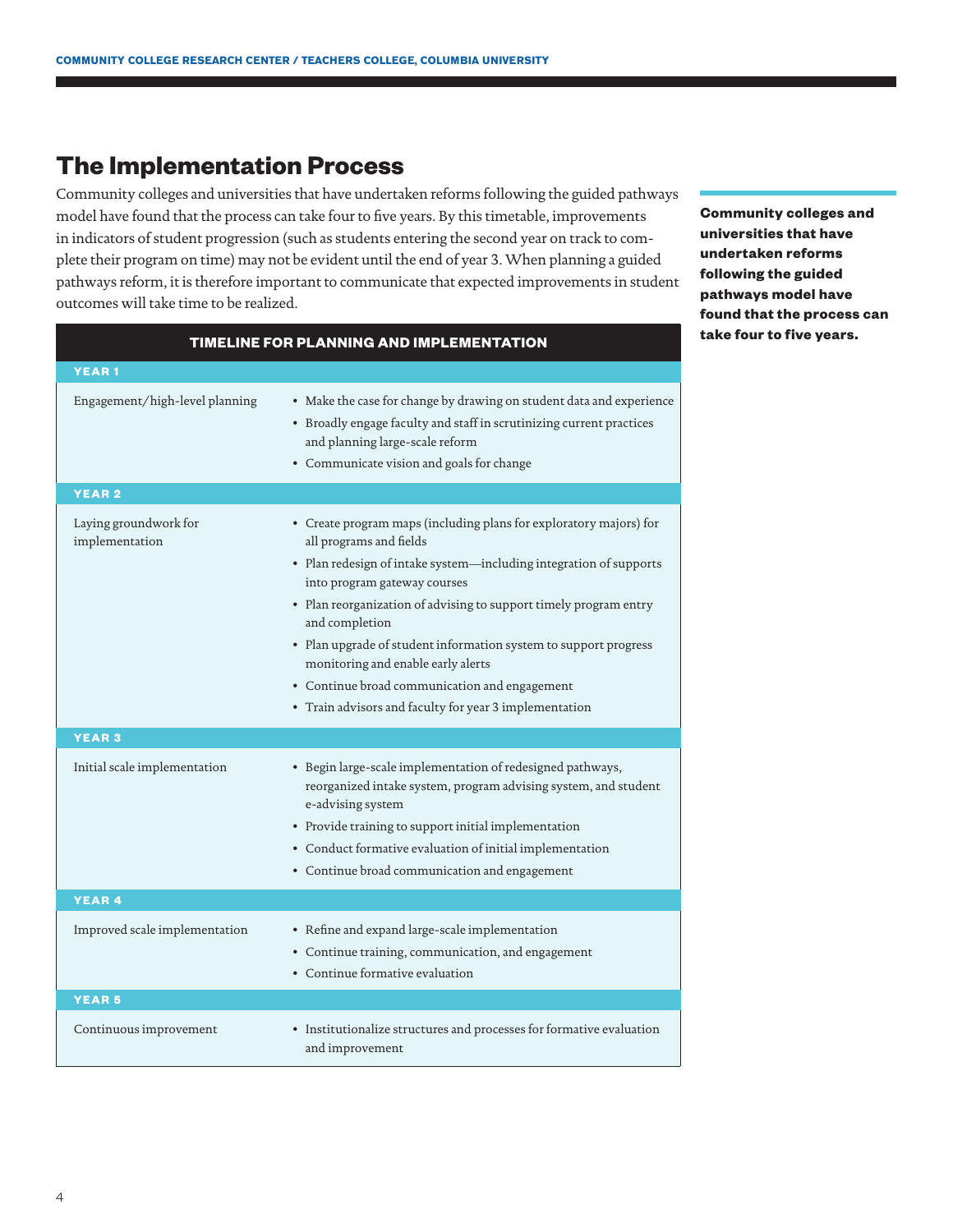#### **Year 1**

Year 1 should be devoted to making the case for change to faculty and staff, and then engaging them in the process of reviewing current practices and considering how these practices might be improved to increase student success (see part two of this packet for an example of how this was done at one college). Colleges can generate buy-in for large-scale change by taking a multipronged approach. For instance, the steering team may present longitudinal data from the college showing that many students leave after one or two terms; that students who remain often take courses that do not add up to a coherent program of study; that many students linger, accumulating college credits without graduating; and that among students who transfer, the majority do so without having completed an associate degree.<sup>2</sup>

Presenting the student perspective can also help persuade faculty and staff that reform is needed. Conducting focus groups with students on their experience choosing a program of study, and engaging faculty and staff in exercises to help them view the complex process of navigating program requirements through students' eyes (see the case study in part two of this packet) can demonstrate the need to create clearer pathways.

The steering team can distribute the questions from the table *Key Questions About Student Pathways*, along with a list of students in their programs, to departmental faculty and staff so they can review their current practices, discuss how these practices may need to change in order to improve student success, and identify who should be involved in discussions about specific improvements in each area. Advisors and other student services staff should also be included in these discussions with faculty.

#### **Year 2**

A central task of the second year is engaging faculty from across disciplines in the process of mapping out the college's programs, with the assistance of advisors. Each program map should include six main components:

- 1. a description of the program, including special admission requirements;
- 2. a detailed list of job types and transfer programs that the program is designed to prepare students for;
- 3. a full-program sequence of courses that can serve as a default plan for students who intend to pursue the program and that will help ensure skill-building across the curriculum;
- 4. critical courses that students must pass to progress in the program;
- 5. academic and nonacademic milestones throughout the entire program that students are expected to achieve to ensure timely program completion; and
- 6. information on baccalaureate transfer or other further education opportunities, including specific program and selectivity requirements (which can vary by institution and program), sample program plans at common destination institutions, and information on career opportunities for graduates.

Faculty and advisor teams should work with employers and academic departments at universities to ensure that program learning outcomes are aligned with the requirements for the jobs and further education targeted by each program. The maps should also delineate exploratory majors with a prescribed curriculum designed to help new students explore a broad field of study and decide whether to pursue a major in that field (or switch to another field).

**A central task of the second year is engaging faculty from across disciplines in the process of mapping out the college's programs, with the assistance of advisors.**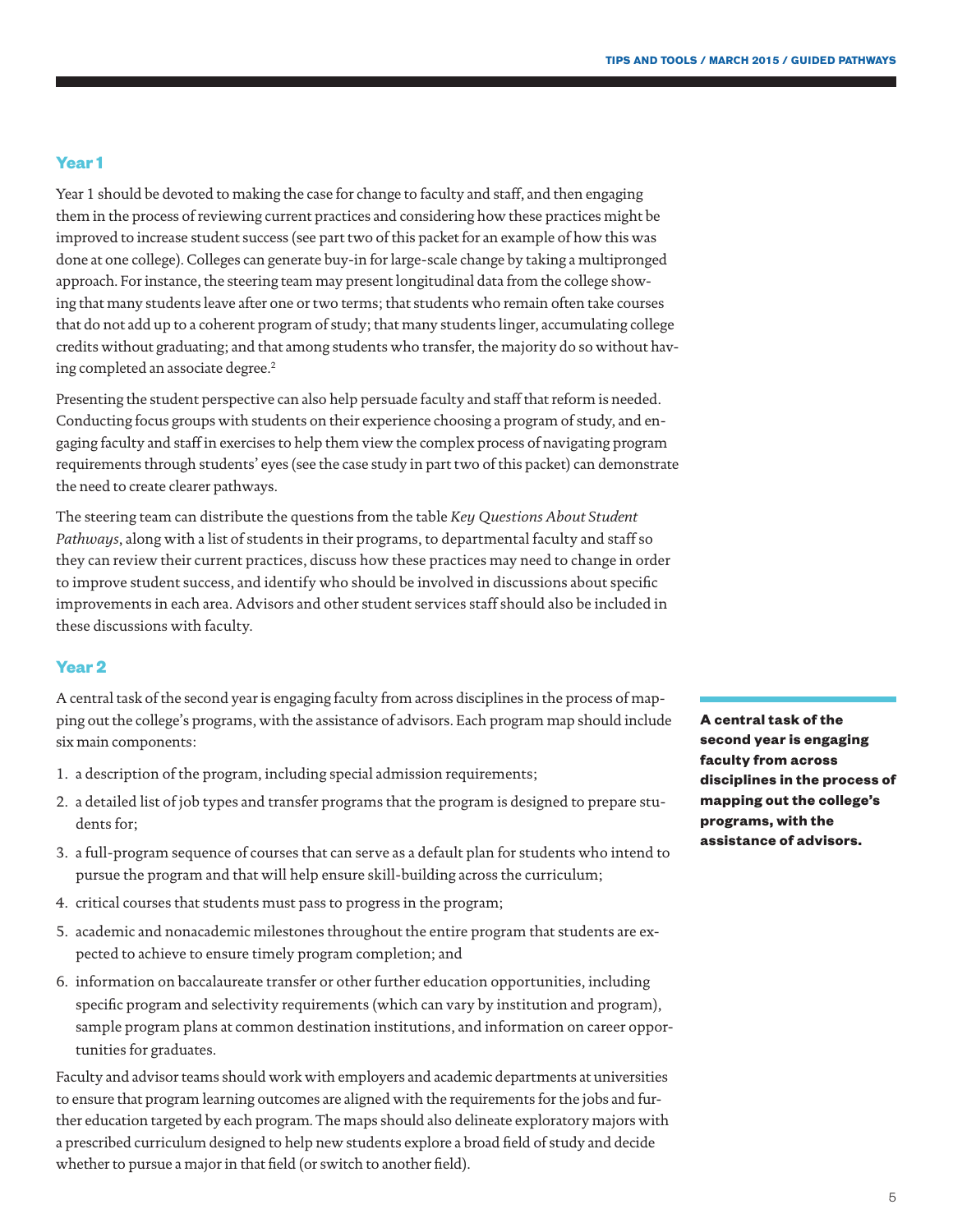In concert with the development of program maps, advisors and academic departments need to rethink student advising, progress monitoring, and supports so that these services focus on helping students enter and complete their programs in a timely manner. For many students, instead of taking prerequisite remedial coursework focused on college algebra and English composition, foundational skills can be taught in corequisite courses that are integrated with critical program courses.

E-advising systems are critical to enabling the kind of monitoring and support demanded by guided pathways, but they must be understood as tools that are part of a broader reform rather than silver bullets for improving student outcomes[.3](#page-7-2) Colleges need to carefully consider and plan how to change advising structures and daily practices so that existing advisors can leverage the potential of these technologies to improve student outcomes.

During year 2, colleges should also review committee structures, institutional research activities, program review processes, budgeting practices, policies for employee hiring and performance reviews, and incentive structures for collaborative service to ensure they serve the goal of helping students enter and complete well-designed college programs.

Finally, in year 2 the college can begin to implement extensive training for faculty and staff so that they understand their roles in helping guide students into and through programs and know how to use e-advising, early alerts, and other technology tools to do so more efficiently.

#### **Year 3**

In this year, colleges begin large-scale implementation of the program maps and redesigned intake and advising systems. Some colleges have started with a limited number of broad program areas and added more programs over time (see the case study in part two of this packet). But colleges should avoid developing a set of programs and supports that run parallel to their main offerings, since this will discourage full-scale implementation of innovative practices.

Colleges should not expect that the first year of full implementation will be without glitches. Having in place a strong formative evaluation will help colleges learn from what did not go well and ensure that the second round of implementation will be better than the first.

#### **Years 4 and 5**

These years are devoted to completing large-scale implementation of the key guided pathways reform measures. During this period, the college should establish processes for reviewing and continuing to improve the effectiveness of guided pathways at the college. College-wide efforts to increase engagement through professional development, training, and broad-based communication should continue in years 4, 5, and beyond.

## **The Economics of Implementing Guided Pathways**

We do not yet have a full accounting of the costs of implementing guided pathways, but we have some sense of the types of costs involved. These costs include faculty and staff training, upgraded computer systems for tracking student progress, and coordination to support systemic changes in organizational practice and culture. Colleges that have implemented guided pathways have also often hired more advisors to help new students choose a program path and to help faculty and academic departments support students who fall off track.

**Having in place a strong formative evaluation will help colleges learn from what did not go well and ensure that the second round of implementation will be better than the first.**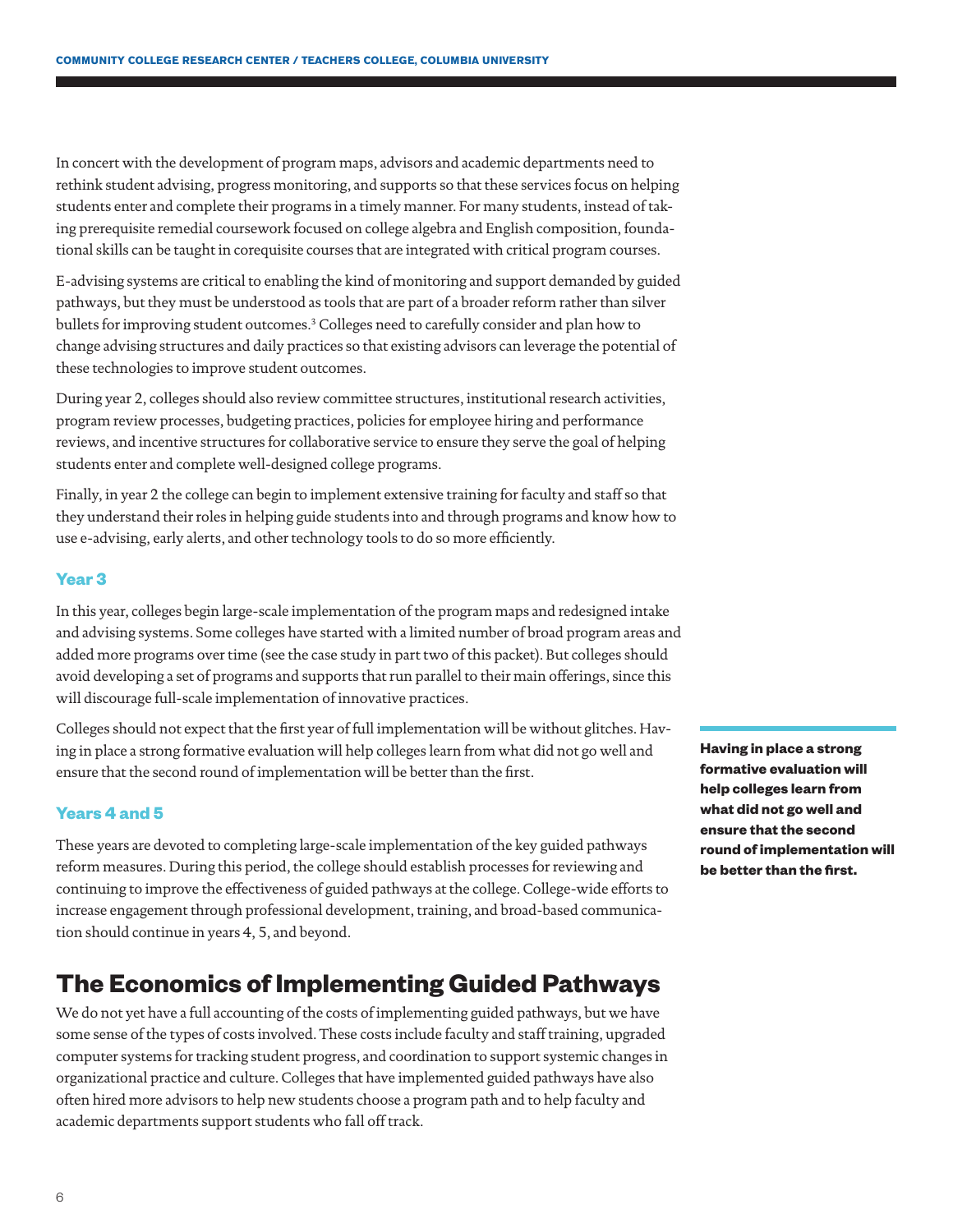A CCRC analysis that examined college costs incurred by virtue of having more students progress through college suggests that, to the extent that guided pathways reforms improve student retention, they will likely improve college efficiency by *reducing the cost per student completion*. [4](#page-7-3) At the same time, they will also likely *increase the cost per student enrollment*. This cost increase is due to the fact that as more students persist, more enroll in upper level courses. Advanced courses cost more because they are smaller, are generally taught by full-time faculty, and in some technical fields require expensive equipment. While improving retention will increase revenue, the increase may not cover the increased costs. The estimated revenue shortfall is not large, but CCRC's analysis did not account for the up-front costs of implementing reforms to strengthen student pathways.

## **Why Make the Investment?**

Given the costs of implementing guided pathways, as well as the difficulties inherent in carrying out such a comprehensive reform, why would college leaders choose to undertake these major changes in college practice? While most college leaders certainly want to increase rates of student success, some who have led guided pathways reforms have also cited the following factors as reasons to pursue guided pathways reforms despite the costs.

#### **Financial Aid Restrictions**

Increasing restrictions on financial aid—particularly limits on the number of terms students are eligible for Pell grants and stricter rules regarding satisfactory academic progress—are putting pressure on colleges to help students move through college more quickly and to intervene more aggressively to help students at risk of dropping out.

#### **Performance Funding**

The adoption of performance funding in many states, and the consideration of it in others, reflects the growing desire of policymakers to see colleges improve outcomes. Reforms to discrete programs have not led to significant improvements in institutional performance. Guided pathways reforms are comprehensive and thus more likely to lead to the sought-for improvements in completion rates.

#### **Need for Improved Student Recruitment and Retention**

In the past, community colleges have been able to attract students because of their low cost and accessibility. But today, they have more competition from other institutions (including for-profit colleges), and they are under greater scrutiny by students who are assessing the costs and labor market benefits of attending college. Increasingly, to attract and retain students, colleges will have to offer programs that enable students to earn credentials of value in a timely fashion. The guided pathways approach is designed to help colleges redesign their programs and support services so that more students complete credentials on time and are well prepared to achieve their goals for further education and job advancement.

**To the extent that guided pathways reforms improve student retention, they will likely improve college efficiency by reducing the cost per student completion.**